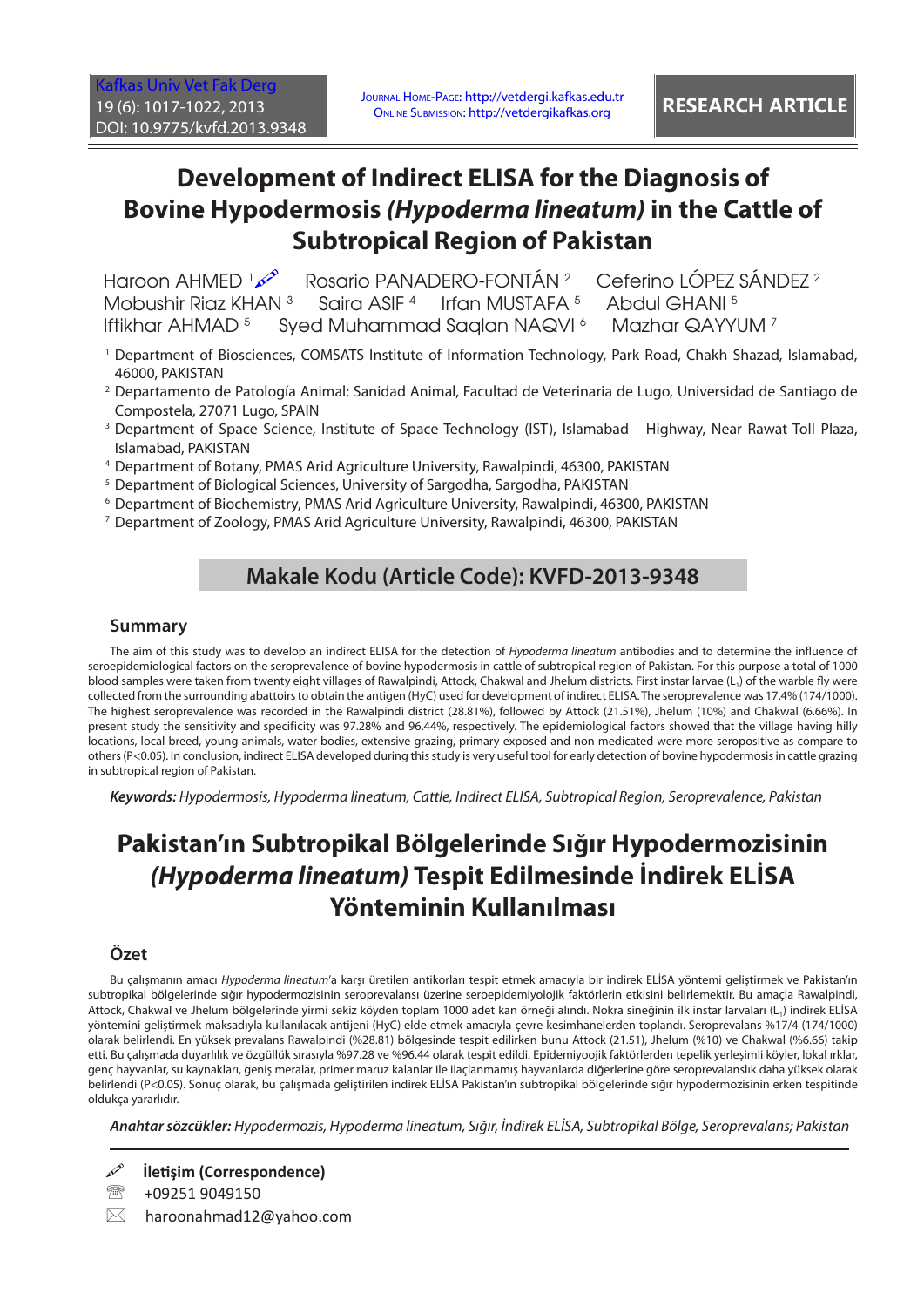## **INTRODUCTION**

Hypodermosis is caused by a parasite which belongs to genus *Hypoderma*. Bovine hypodermosis has a worldwide distribution pattern in the northern hemisphere of the world, where its larvae induce myiasis [\[1\]](#page-4-0). Previous studies showed that the animals were mostly infested by *Hypoderma bovis* and *H. lineatum* on worldwide basis <sup>[2]</sup>. In USA the economic losses attributed to hypodermosis were more than  $\zeta$  600 million  $[3,4]$  $[3,4]$ . Hypodermosis causes economic losses due to meat trim at slaughter and also cause detrimental effects on hides [\[5\].](#page-5-0)

Hypodermosis is an important endoparasitic infection of cattle and goats prevalent in hilly and semi-hilly areas of Pakista[n \[6\].](#page-5-0) In Pakistan, *H. lineatum* causes one of the most common parasitic problems reported in large ruminants in Potowar region  $[7]$ . The incidence of hypodermosis is reported to be 29% in cattle in Dera Ghazi Khan Hypodermosis, in cattle is resulted in more economic burden especially for the leather industry by lowering down the market value of hides. On the basis of warbled and warble-free hides, the economic losses were estimated as 22.8 million Pakistani rupees per annum. Economic losses due to warble fly infestation were reported to be 20.6 and 2.2 million Pakistani rupees in cattle and buffaloes in Dera Ghazi Khan and Rajan Pur districts, respectively [\[8\].](#page-5-0)

There are number of diagnostic tools designed to diagnose the disease including grub monitoring procedure. By using traditional method of grub monitoring (back palpation), the hypodermosis is diagnosed at very late stages of infestation when a great extent of damage has already been done, so there dire need to diagnose the infestation at proper time to minimize the economic loss. So there should be a need of reliable diagnostic technique that would help us because the detection of  $L<sub>1</sub>$ at the beginning of the migratory phase allows systemic treatment, avoiding the damage provoked by the parasite on the host tissues <sup>[9]</sup>. The serodiagnosis is another method that is used for early diagnosis of hypodermosis. For this purpose, Enzyme Linked Immunosorbent Assay (ELISA) can be used for diagnosis of hypodermosis at early stage. This serological technique has been used to monitor levels of hypodermosis in Britain for a number of years [\[10\].](#page-5-0) In France hypodermosis was diagnosed by direct examinations of animals and also by using the ELISA test in milk samples with a highly satisfactory degree of sensitivity (92%) and specificity (98.1%)  $[11]$ . In Pakistan the best time to collect blood samples to perform an immunodiagnosis is from July to September.

Keeping in view the importance of ELISA for early detection of hypodermosis in cattle, the present study was designed to study the seroprevalence of hypodermosis *(Hypoderma lineatum)* in the cattle from a subtropical region (Pakistan) by using indirect (HyC) ELISA.

## **MATERIAL and METHODS**

#### *Study Area*

The present study was carried out in subtropical region of Punjab Province, Pakistan.

#### *Study Plan*

The present study comprises into the following two phases; Firstly, the development of an indirect ELISA test and to determine the seroprevalence of *Hypoderma* spp*. (Hypoderma lineatum)* based on different epidemiological factors.

#### *ELISA Development*

The following steps were carried out in the ELISA development and validation:

#### *- Larvae Collection and Storage*

In present study the  $L_1$  were collected in fresh state from esophagus of naturally infected cattle from local abattoirs. The first instar larvae of *H. lineatum* were dissected from the oesophageal tissue of affected animals from August to October and all visible tissue adhesions were removed. They were washed several times in 0.01M Phosphate buffer saline solution (PBS), pH 7.4 to remove mucosal debris and stored in PBS and were freezed at -20°C.

#### *- Isolation of Antigen*

In present study the raw or total extract antigen (crude extract) was used for ELISA, the larvae were homogenized with a tissue grinder Polytron (Kinematica AG) in Tris-HCl 0.1 M, pH 7.5, at the rate of 10 larvae per 5 ml buffer, using 5 cycles of 1 min at 14.000 rpm. To avoid temperature rises that could activate the enzymatic processes or denature the proteins, between each cycle, the mixture was kept in an ice bath. Subsequently, the homogenates were centrifuged during 5 min at 10.000 rpm to facilitate separation of the soluble fraction. The supernatant (crude extract) was distributed in aliquots and frozen at -30°C until use. The supernatant obtained in was fractionated by an ion-exchange chromatography, using as DEAE anion exchanger (Di-Ethyl-Amino-Ethyl) bound to cellulose (DEAE cellulose, Whatman) as described by Panadero<sup>[12]</sup>. The protein concentration of each aliquot by using the Pierce BCA technique method. The protein fraction called hypodermin C (HyC) was separated similar as previously made several authors. In the present study the confirmation of purity of the HyC was analyzed by Polyacrylamide Gel Electrophoresis under reducing conditions (SDS-PAGE) and non reducing (PAGE), following the classical discontinuous system described by Laemmli<sup>[13]</sup>.

### *- Indirect ELISA Protocol*

 Simple ELISA plates (Delta Lab, Hot Bottom) were coated with natural hypodermin C (1:500): 20 μl HC + 10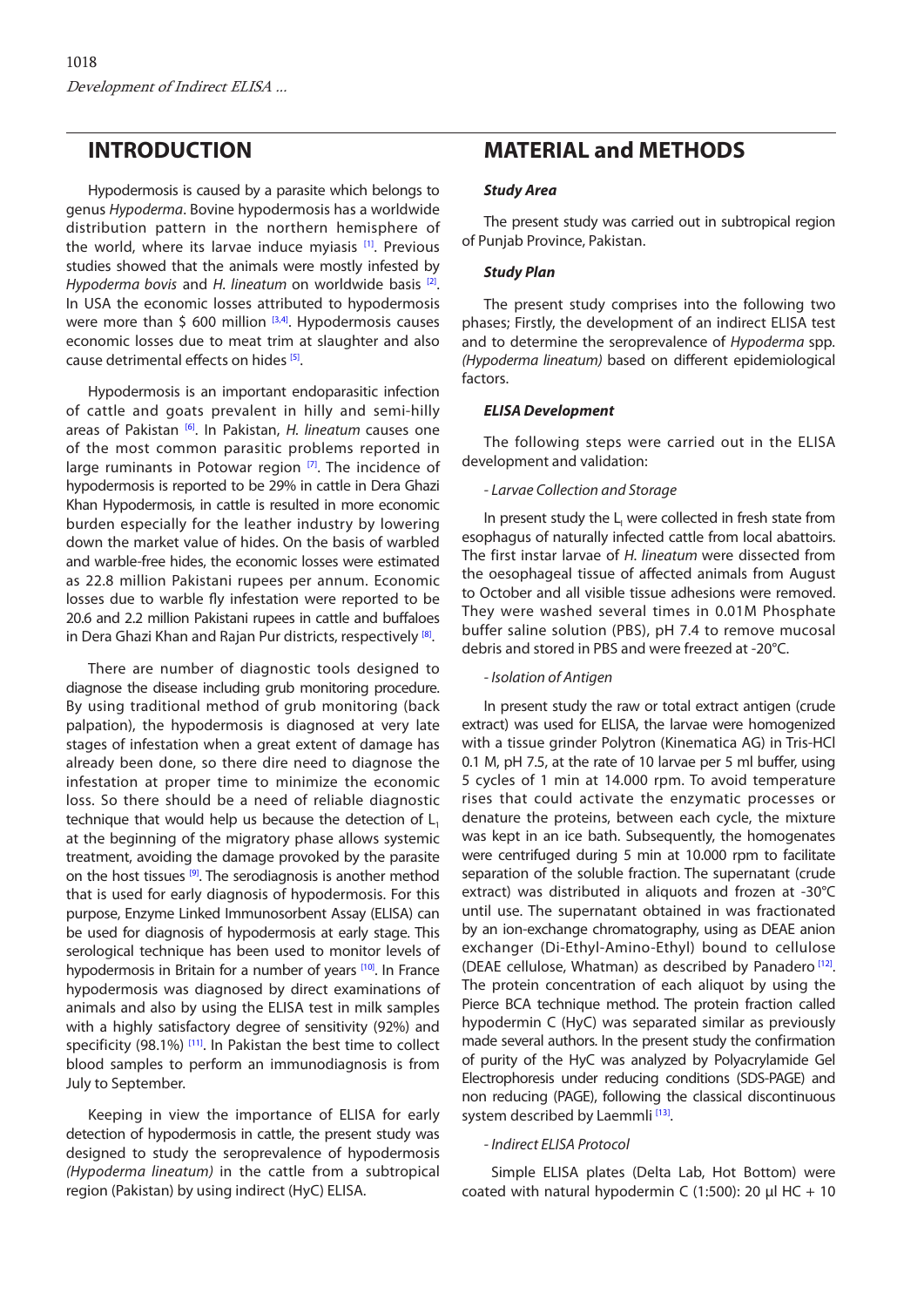ml PBS was added in 100μl/well and incubated at 37°C for 30 min. Wells were blocked for 30 min at 37°C with 200 μl of dilution buffer PTL (60 ml PBS-Tween +1.2 g skim milk powder) in each well. Then they were washed one time with 200 μl and three times with 100 μl PT. Serum samples were diluted in duplicate (1:10) (and 100 µl were added in each well. Both positive and negative control sera were prepared at the same dilution and were used as standards in each plate. Following the addition of sera, plates were incubated for 1 h at 37°C. Then they were washed once with 200 µl of PT and 3 times with 100 µl of PT. After incubation, Immuno-Conjugate (Horseradishperoxidase conjugated rabbit Antibovine Ig G  $(H + L)$  Geneway: GWB-C158CO) was used 50 μl in each well by dilution (1:800). The plate was incubated for 30 minutes at 37°C and them was washed once with 200 μl and twice with 100 ul PT and finally twice with 100 µl PBS. Finally, 100 µl of substrate consisting of 11 ml citrate buffer (pH 5) and 10 mg (0.01 g) of OPD (Ortho Phenylene Diamine), 4 μl of 30% H<sub>2</sub>O<sub>2</sub> was added to each well. After 5-20 min in the dark the reaction was stopped by the addition of 100 μl of 3N sulfuric acid in each well. After 2-5 min the absorbance was measured at 492 nm read using a spectrophotometer Labsytem Multiskan™ spectrophotometer. The samples having greater value than the cut off value were considered as positive while below that value were considered as negative. In the present study positive and negative control sera were obtained from a clinically infested animal and a non-infested cow from a warble free area and these standards were provided from abroad [\[14\].](#page-5-0) In the present study the true positive animals were confirmed after the clinical examination of animals by Palpation Method and cutoff point to define a positive or negative serum sample was established using ELISA with a positive sera population obtained from cows that afterwards had grubs in their back and with negative sera from native animals that had never grazed.

The diagnostic sensitivity (DSN) and diagnostic specificity (DSP) was determined by the following formula:

Diagnostic Sero-negativity = True Positive/(True Positive + False Negative)

Diagnostic Sero-positivity = True Negative/(True Negative + False Positive)

The cutoff values were calculated by using the following formula:

Cut off value = Mean Negative Control Panel  $\pm$  2SD

#### *Seroepidemiological Factors*

One thousand random blood samples were collected from different herds in August to September from Attock (n=172), Chawkal (n=225), Rawalpindi (n=354) and Jhelum (n=249) districts*.* Different factors (district, village, age, sex, location, breed, management, presence of water bodies, medication, previous exposure and grazing pattern) were recorded in a questionnaire in order to study their influence on the warble fly seroprevalence. The animal's clinical examination was carried out on monthly basis.

#### *Statistical Analysis*

The statistical analysis was performed by using SPSS software (18 Version) and Chi square Analysis.

## **RESULTS**

In the present study the  $L<sub>1</sub>$  larvae were used for antigen preparation and protein estimation was carried by BCA method and HyC was purified from crude protein by ion exchange chromatography *(Fig. 1).* The HyC was used in development of indirect ELISA. In the present study, the sensitivity and specificity of HyC antigen based ELISA were 97.28% and 96.44%, respectively. The indirect ELISA was first time developed in this region. In Pakistan the life cycle of *Hypoderma* starts from February to December. So during this time the disease can be diagnosed by ELISA method, because the animals having higher titre of antibodies in their blood during the migration of  $L<sub>1</sub>$  larvae.

The results of present study were summarized in *[Table 1](#page-3-0)*. The overall seroprevalence was 17.4% (174/1000). The results showed that the conditions in hilly and semihilly areas were more favorable for the life cycle of *Hypoderma* as compared to the plane locations. The type of management (extensive and intensive) was considered. The animals were in extensive system were significantly more infested (P<0.05) then intensive system. The presence of water



**Fig 1.** SDS-PAGE (12%) showing the different proteins of H. lineatum {HyC (24) kDa, HyA (31) kDa and HyB (23) kDa. lane 1 molecular weight markers}

**Şekil 1.** SDS-PAGE (%12) H. lineatum'un farklı proteinlerinin görünümü {HYC (24) kDa Hya (31) kDa ve Hyb (23) kD. Sütun 1 moleküler ağırlık işaretleyicisi}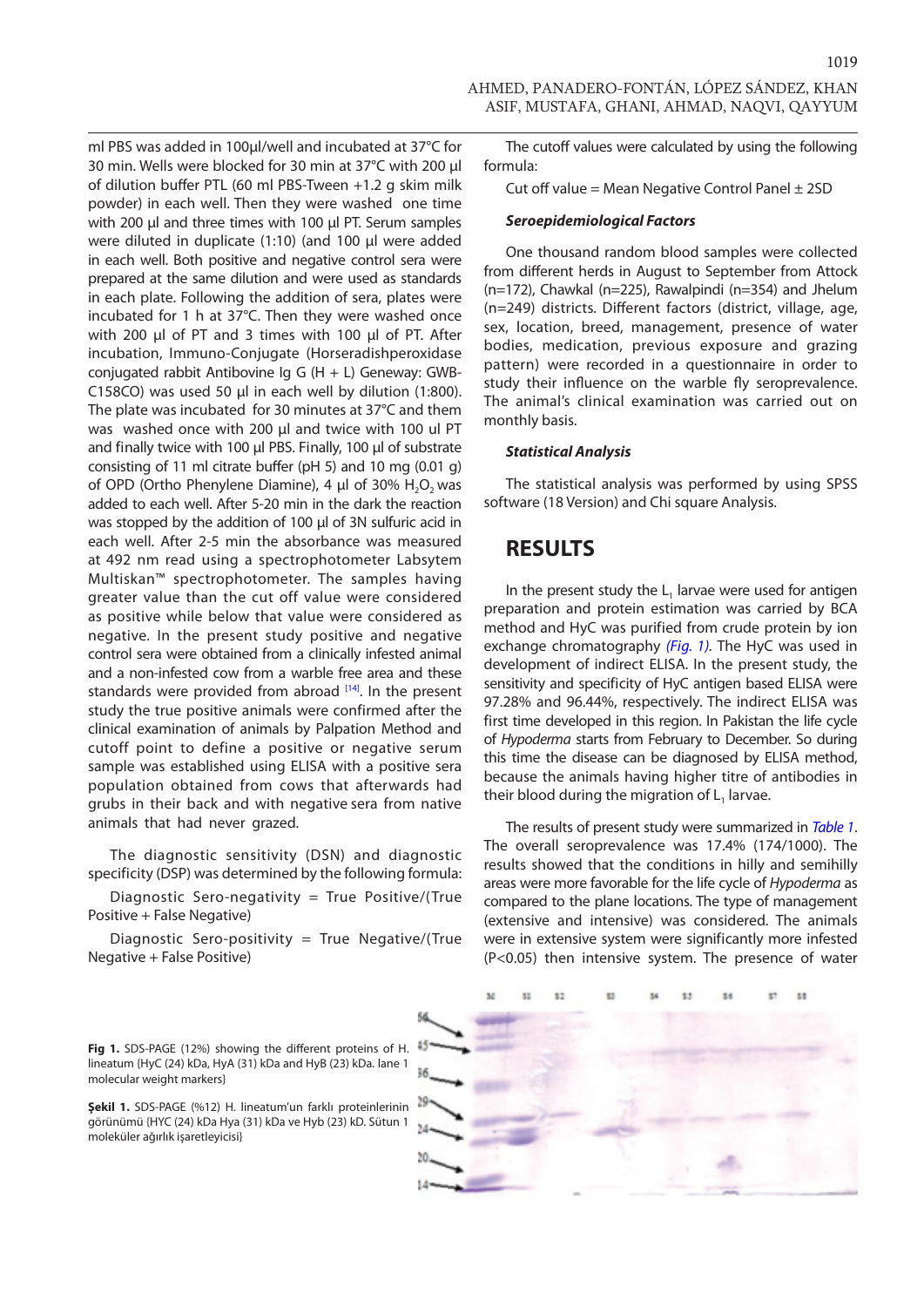<span id="page-3-0"></span>*Table 1. Potential risk/indicator factors for animal-level bovine hypodermosis sero-positivity. The p-values were determined based on a Chi square (χ² Test) analysis with infested and non infested animals of each factor values and levels*

| Tablo 1. Hayvan düzey sığır hypodermozis sero-pozitifliği için potansiyel risk/göstergesi faktörler. P-değerleri enfekte olan ve olmayan hayvanlarda her bir |
|--------------------------------------------------------------------------------------------------------------------------------------------------------------|
| değer faktörleri ve düzeyleri için ki-kare ( $\chi^2$ Testi) kullanılarak belirlendi                                                                         |

| S. No          | <b>Factor Values</b> | <b>Levels</b>                                                           | <b>Examined</b><br><b>Animal</b> | Indirect (HyC) ELISA test |                 |                    |                                         |
|----------------|----------------------|-------------------------------------------------------------------------|----------------------------------|---------------------------|-----------------|--------------------|-----------------------------------------|
|                |                      |                                                                         |                                  | <b>Negative</b>           | <b>Positive</b> | Seroprevalence (%) | <b>P-value</b>                          |
| $\mathbf{1}$   | <b>Districts</b>     | Jhelum                                                                  | 249                              | 225                       | 25              | 10                 | $F = 60,$<br>$df = 3$ ,<br>$P < 0.05$ ) |
|                |                      | Rawalpindi                                                              | 354                              | 252                       | 102             | 28.81              |                                         |
|                |                      | Chakwal                                                                 | 225                              | 210                       | 15              | 6.66               |                                         |
|                |                      | <b>Attock</b>                                                           | 172                              | 135                       | 37              | 21.51              |                                         |
| $\overline{2}$ | <b>Water Bodies</b>  | Water bodies present                                                    | 437                              | 324                       | 113             | 25.85              | $F = 43.16$<br>$df = 1$ ,<br>P < 0.05   |
|                |                      | <b>Water bodies Absent</b>                                              | 563                              | 506                       | 57              | 10.12              |                                         |
| 3              | Grazing<br>Pattern   | <b>Tired at Home</b>                                                    | 378                              | 374                       | $\overline{4}$  | 1.05               | $F = 109$<br>$df = 1$<br>P < 0.05       |
|                |                      | Field                                                                   | 622                              | 456                       | 166             | 26.68              |                                         |
| $\overline{4}$ | Locations            | Plane                                                                   | 484                              | 445                       | 39              | 8.05               | $F = 61.16$<br>$df = 2 P < 0.05$        |
|                |                      | <b>Hilly</b>                                                            | 175                              | 142                       | 33              | 18.85              |                                         |
|                |                      | Semi hilly                                                              | 341                              | 243                       | 98              | 28.73              |                                         |
| 5              | Management           | Intensive                                                               | 313                              | 300                       | 13              | 4.15               | $F = 53.48$<br>$df = 1$<br>P < 0.05     |
|                |                      | Extensive                                                               | 687                              | 530                       | 157             | 22.85              |                                         |
| 6              | <b>Breed</b>         | <b>Local Breed</b>                                                      | 651                              | 495                       | 156             | 23.96              | $F = 69.91$<br>$df = 6$<br>P < 0.05     |
|                |                      | <b>Cross Breed</b>                                                      | 181                              | 180                       | $\mathbf{1}$    | 0.55               |                                         |
|                |                      | Sahiwal                                                                 | 59                               | 57                        | $\overline{2}$  | 3.38               |                                         |
|                |                      | Australian                                                              | 29                               | 28                        | $\mathbf{1}$    | 3.44               |                                         |
|                |                      | Neelibar                                                                | 3                                | $\overline{2}$            | $\mathbf{1}$    | 33.3               |                                         |
|                |                      | Jarsi                                                                   | 6                                | 5                         | $\mathbf{1}$    | 16.66              |                                         |
|                |                      | Lohani                                                                  | 71                               | 63                        | 8               | 11.26              |                                         |
| $\overline{7}$ | Age                  | 1-3 Years                                                               | 380                              | 289                       | 91              | 23.94              | $F = 58$<br>$df = 3$<br>P < 0.05        |
|                |                      | 4-6 Years                                                               | 324                              | 272                       | 52              | 16.04              |                                         |
|                |                      | 7-9 Years                                                               | 198                              | 179                       | 19              | 9.59               |                                         |
|                |                      | 10 <years< td=""><td>98</td><td>90</td><td>8</td><td>8.16</td></years<> | 98                               | 90                        | 8               | 8.16               |                                         |
| 8              | Sex                  | Male                                                                    | 133                              | 121                       | 12              | 9.02               | $F = 6.91$<br>$df = 1$<br>P < 0.05      |
|                |                      | Female                                                                  | 867                              | 709                       | 158             | 18.22              |                                         |
| 9              | Medication           | Medicated                                                               | 191                              | 182                       | 9               | 4.71               | $F = 65.57$                             |
|                |                      |                                                                         |                                  |                           |                 |                    | $df = 1$                                |
|                |                      | Non Medicated                                                           | 809                              | 648                       | 161             | 19.9               | P < 0.05                                |
| $10$           | Previous Exposure    | Reinfested                                                              | 22                               | 13                        | 9               | 40.9               | $F = 9.11$<br>$df = 1$                  |
|                |                      |                                                                         |                                  |                           |                 |                    | P < 0.05                                |
|                |                      | Prim Infested Exposed                                                   | 978                              | 817                       | 161             | 16.46              |                                         |

bodies (present, 25.85% and absent, 10.12%) is considered as an important seroepidemiological factor having a significant difference (P<0.05). The seroprevalence in the animal having previous infestation was significantly higher (P<0.05) than those without previous infestation. It is evident from the results that the older animals have lower prevalence rate then the younger one. The medication (ivermectin) based sero-epidemiological information's were taken in this study. The results

showed a significant difference (P<0.05) between nonmedicated (19.9%) as compared to medicated (4.71%) animals. The seroprevalence in cattle raised in extensive system was higher than in those kept at intensive system. The Chi square analysis showed that there is significant difference (P<0.05) between these two groups. The seroprevalence in the female (18.22%) was higher as compared to male (9.02%) and having a significant difference (P<0.05) *(Table 1)*.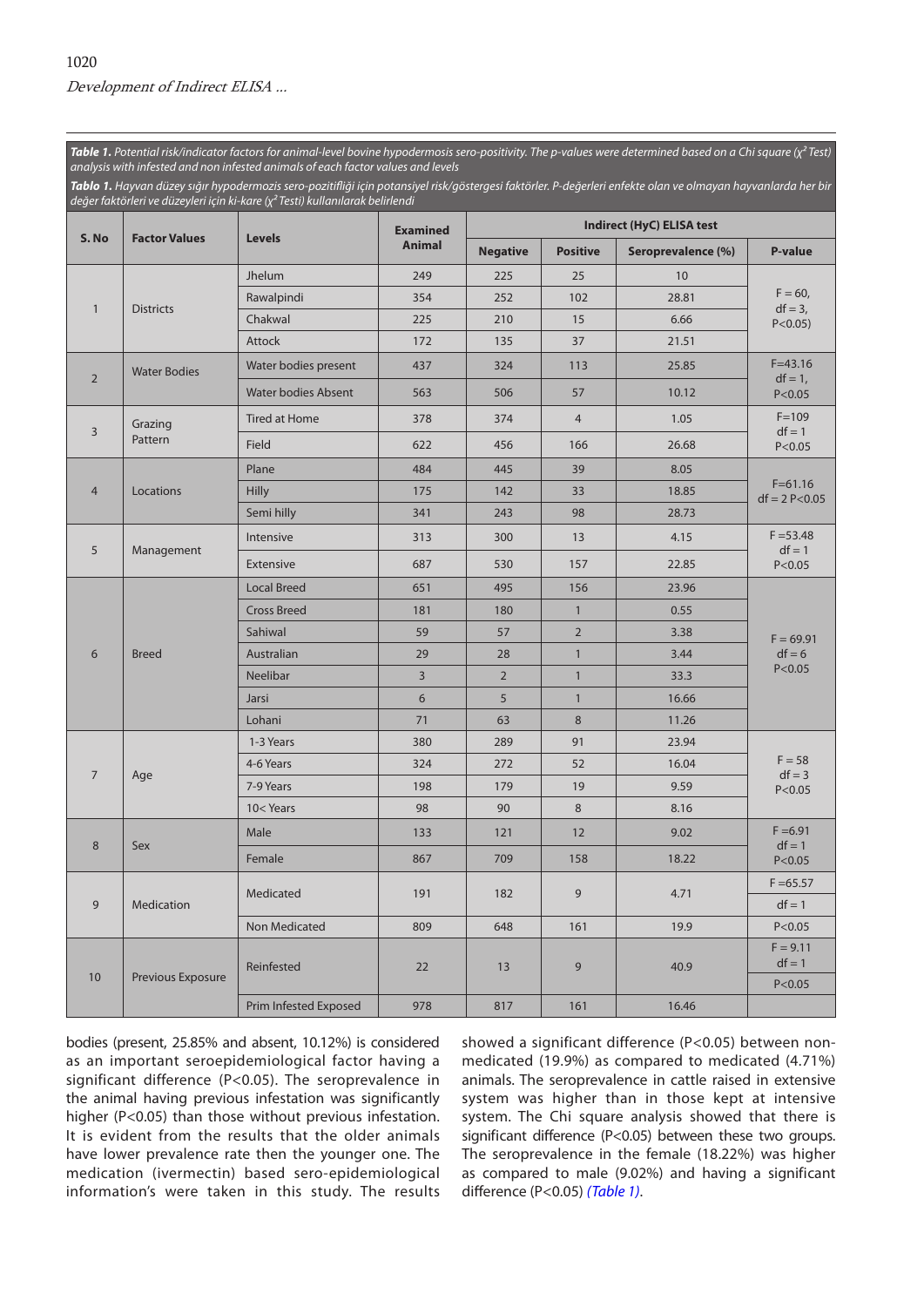<span id="page-4-0"></span>The present study shows that hypodermosis is moderately distributed in Pakistan. Similarly, the prevalence of bovine hypodermosis in district Chakwal was 35.50% in field area [\[6\]](#page-5-0), 21.62 to 23.8% in cattle [\[15\]](#page-5-0), 29% in Dera Ghazi Khan, 26% in Rajanpur districts <sup>[\[8\]](#page-5-0)</sup>, in D. I. Khan, Kohat, Malakand and Abbotabad districts of NWFP [\[15\]](#page-5-0) and D. G. Khan & Barkhan districts [\[7](#page-5-0),[16\]](#page-5-0). Warble fly infestation ranged from 25 to 90% in goats and 21 to 26% in cattle <sup>[\[15\]](#page-5-0)</sup>. The infestation rate of hypodermosis varies within Pakistan [\[15-18\]](#page-5-0) and many parts of globe [\[19-21\]](#page-5-0) it might be due to the differences in climatic conditions. In Pakistan all the studies in the past were based on traditional method of grub monitoring that has very low sensitivity and specificity. Similarly, the prevalence of bovine hypo-dermosis is regularly observed in Canada, Europe and in Africa <sup>[\[21\]](#page-5-0)</sup>, Czech and Solvac Republic (80%), Italy (85%), Greece (49.2%), United Kingdom (40%) at the time of eradication and in Romania (32-43%[\) \[18\]](#page-5-0) . In the east and southeast region of Turkey seroprevalence was 22.1%, 22.3%, 26.3% from Diyarbakir, Malatya and Elazig provinces, respectively. Similarly, it was 47.8%, 38.9%, 33%, 41.6% and 41.9% in Southeast Anatolia, Central Anatolia, Mediterranean, Agean and East Anatolia <a>[\[23\]](#page-5-0)</a>. In Spain the seroprevalence was 26-42% [\[20\]](#page-5-0). In Turkey, the seroprevalence in Thrace region was  $3.56\%$ <sup>[\[24\]](#page-5-0)</sup> and 4% in Elazig province  $[23]$ , while 43.3% in Vicenza province of North eastern Italy<sup>[25]</sup>. In north China, from Xinjiang, Inner Mongolia, Heilongjiang, Jiling and Gansu provinces obtaining percentages of 51.77%, 27.02%, 13%, 6.03% and 44.41% respectively in yaks and cattle by ELISA<sup>[\[26\]](#page-5-0)</sup>. In Pakistan, so far there is no previous study on the seroprevalence of hypodermosis. In the present study, the seroepidemiological information was taken in the form of questionnaire based on the district, village, age, sex, breed, location, herd size, previous exposure, grazing pattern and medication. This variability might be due to the differences in the climatic factors that affects on the developmental stages of the larvae <a>[\[27,28\]](#page-5-0)</a>.

Palpation method is used for the monitoring the intensity of infestation on regular basis throughout the warble emergence period, the emergence period of fly lasts from 3-4 months <sup>[\[29\]](#page-5-0)</sup>. The ELISA test is used to detect the circulating antibodies in the sera of infested animals and diagnose the cattle grub infestation [\[30-32\].](#page-5-0) The antibody detection ELISA test is based on the hypodermin C [\[14\]](#page-5-0). In France, Charbon reported the higher degree of sensitivity and specificity 92.2% and 98.1%, respectively in ELISA [\[11\].](#page-5-0) Our results are similar to hypodermin C ELISA having sensitivity and specificity 96.4% and 95.6%, respectively [\[12\].](#page-5-0) Webster *et al.*<sup>[\[4\]](#page-5-0)</sup> reported a competitive ELISA for the detection of antibodies to *Hypoderma* species in cattle sera with a sensitivity and specificity 100% and 92%, respectively. During the last years, immunodiagnostic techniques for cattle hypodermosis have been improved

1021

so that their increased diagnostic sensitivity allows investigators to avoid: visual examinations, palpation of warbles or postmortem examination of the oesophagus *(H. lineatum)* [\[32\]](#page-5-0). In the present study, we isolate the HyC from the local *Hypoderma* strain and it is used for the development of indirect ELISA. The sensitivity and specificity of the ELISA test developed in this study was 97.28% and 96.44%, respectively.

The hypodermosis is endemic and reported in hilly region of Pakistan  $[33]$ . The young animals were more infested due to their softer skin, that's makes easier for  $1<sup>st</sup>$  instar in to their penetration as reported earlier  $[34]$ . On the contrary, the destruction of the developing larvae by internal regulatory systems of the host and development of resistance by continuous exposure of animals to larvae could also explain the low prevalence in aged animals. The age-wise trend was determined  $[35]$ . The younger animals have higher infestation then the mature milking cows. Because the older animals has develop the immunity against larvae <sup>[36]</sup>. Previous insecticide treatments had also influence in the prevalence, but the grazing pattern was the most influencing factor, so that the prevalence of WFI was higher in those animals maintained in an extensive management system than in those kept at home. Otranto reported that free grazing practice is one of the major risk factor for hypodermosis herd's positivity  $[32]$ . On contrary, the prevalence was higher in males (26.50%) than in females (20.50%) in Chakwal districts [\[6\].](#page-5-0) The seroprevalence was 31% in female and 14.1% in male <sup>[\[37\]](#page-5-0)</sup>. The desi breed (27.7%) has higher seroprevalence, crossbreed (26.8%) and pure breed (19.7%), respectively [23].

The present study concludes that the bovine *H. lineatum* infestation is a serious threat and it is moderately distributed in subtropical region, Pakistan. Because there might be a possibility of increasing its prevalence rate in future. So, there is a need of further studies on immunodiagnosis of WFI. Eradication strategies should be implemented because Pakistan is an agricultural country and livestock contributes a major part of the economy.

#### **Acknowledgment**

We are extremely thankful to the staff members of *Departamento de Patología Animal: Sanidad Animal, Facultad de Veterinaria de Lugo, Universidad de Santiago de Compostela, 27071 Lugo, Spain* for their cooperation and help during this study.

#### **REFERENCES**

**1. Boulard C:** Durably controlling bovine hypodermosis. *Vet Res,* 33, 455- 464, 2002.

**2. Zumpt F:** Myasis in Man and Animals in the Old World. pp.267, Butterworth & Co., London, 1965.

**3. Drummond RO, Cambert G, Smalley HG, Terril CE:** CRC Handbook of Pest Management and Agriculture. 111-127, CRC Press, Boca Raton, 1981.